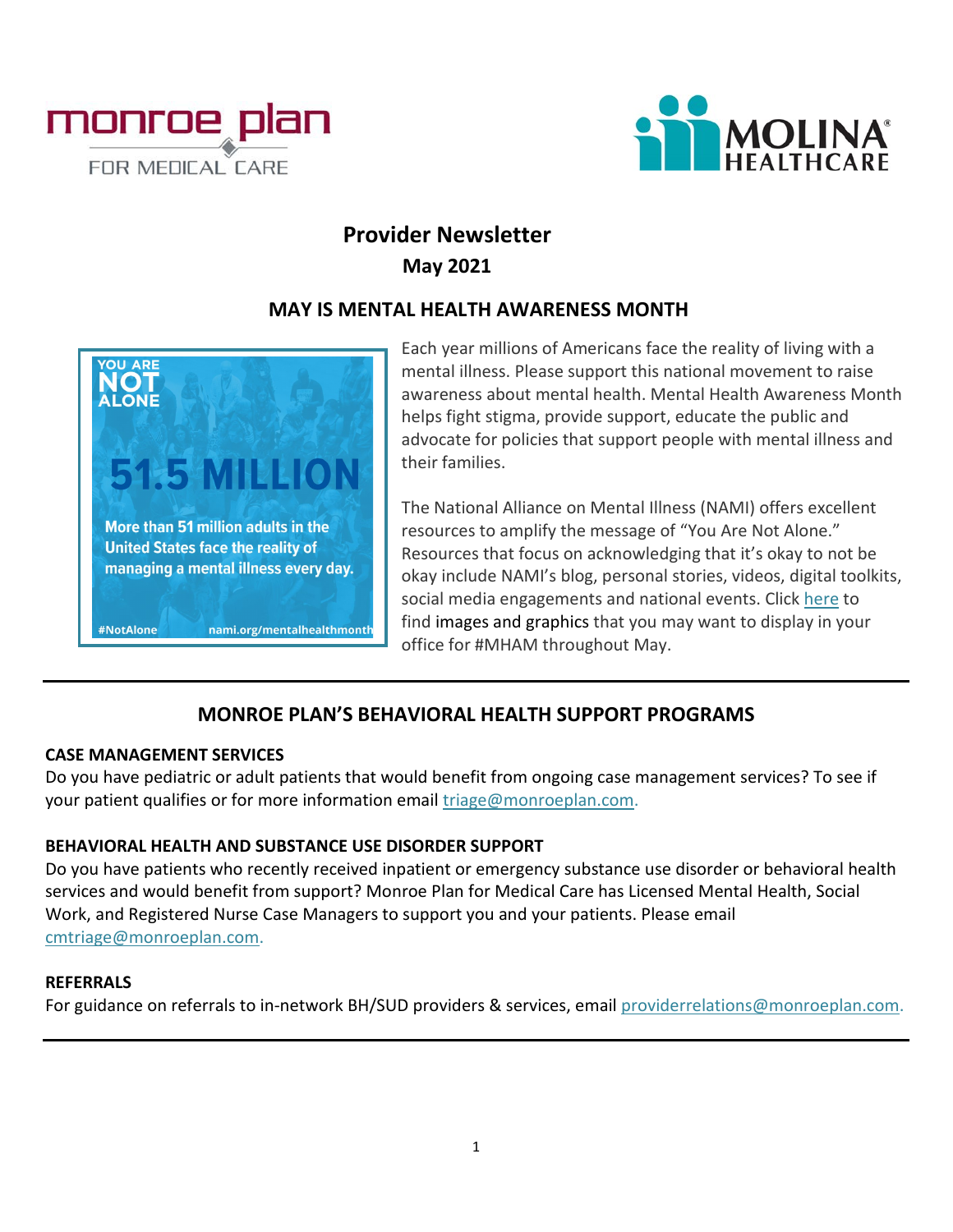### **MONROE PLAN'S PROVIDER PORTAL– Register Today!**

Monroe Plan is dedicated to providing outstanding service and support to our provider network. Our latest enhancement is our Provider Portal! The portal centralizes forms and useful resources and tracks communications and transactions-so you don't have to. Email providerrelations@monroeplan.com to learn more or to register, go to [https://monroeplan.healthtrioconnect.com.](https://monroeplan.healthtrioconnect.com/)

#### **MEDICAID MANAGED CARE NETWORK PROVIDER ENROLLMENT**



The 21st Century Cures Act requires all Medicaid Managed Care and Children's Health Insurance Program network providers to be enrolled with State Medicaid programs. The Medicaid provider enrollment process is to ensure appropriate and consistent screening of providers and improve program integrity. To enroll, you will need to go to [Provider Index](https://www.emedny.org/info/ProviderEnrollment/index.aspx) and navigate to your provider type to print and review the instructions and enrollment form. Here, you will also find a [Provider Enrollment](https://www.emedny.org/info/ProviderEnrollment/enrollguide.aspx)  [Guide](https://www.emedny.org/info/ProviderEnrollment/enrollguide.aspx) and [How Do I Do It?](https://www.emedny.org/info/ProviderEnrollment/HowDoIDo.pdf) resource guide.

#### **UPDATED PROVIDER ROSTERS**

To best represent your office in Molina Healthcare of New York Inc. Provider Directories, we ask that you submit your latest standard provider roster to us at [pfmemails@monroeplan.com.](mailto:pfmemails@monroeplan.com) If already regularly submit updated rosters, thank you for your on-going submissions. Your roster submission can be in the same detailed format that you send to other Health Plans if the following information is included:

- $\boxtimes$  Group Taxpayer Identification Number
- $\boxtimes$  Group Location(s) and/or Business Office Address if Different
- Group Sponsoring MD (For Midlevel Providers)
- $\nabla$  Provider Name
- $\boxtimes$  Provider Type (PCP or Specialist)
- $\boxtimes$  Provider Specialty(s)
- $\n *P* rowider  $\text{NPI}$ \n$
- $\nabla$  Provider Practice Location

## **UPSTATE AMERICAN DIABETES ASSOCIATION & MONROE PLAN'S "GROUP MEDICAL VISIT TOOLKIT"**

**\_\_\_\_\_\_\_\_\_\_\_\_\_\_\_\_\_\_\_\_\_\_\_\_\_\_\_\_\_\_\_\_\_\_\_\_\_\_\_\_\_\_\_\_\_\_\_\_\_\_\_\_\_\_\_\_\_\_\_\_\_\_\_\_\_\_\_\_\_\_\_\_\_\_\_\_\_\_\_\_\_\_\_\_\_\_\_\_\_\_\_\_**



Nearly a decade ago, the American Diabetes Association (ADA) Upstate NY region and the Monroe Plan for Medical Care (MP) partnered together in the development of a "Group Medical Visit Toolkit" as a vehicle for primary care and other practitioners to offer Group Medical Visits for individuals with diabetes. Studies consistently show that

Group Medical Visits do result in improved outcomes for individuals with diabetes. The empowering nature and peer dynamics of these visits lead to better outcomes. Additionally, financially it can be a win-win for both the patient and the medical practice.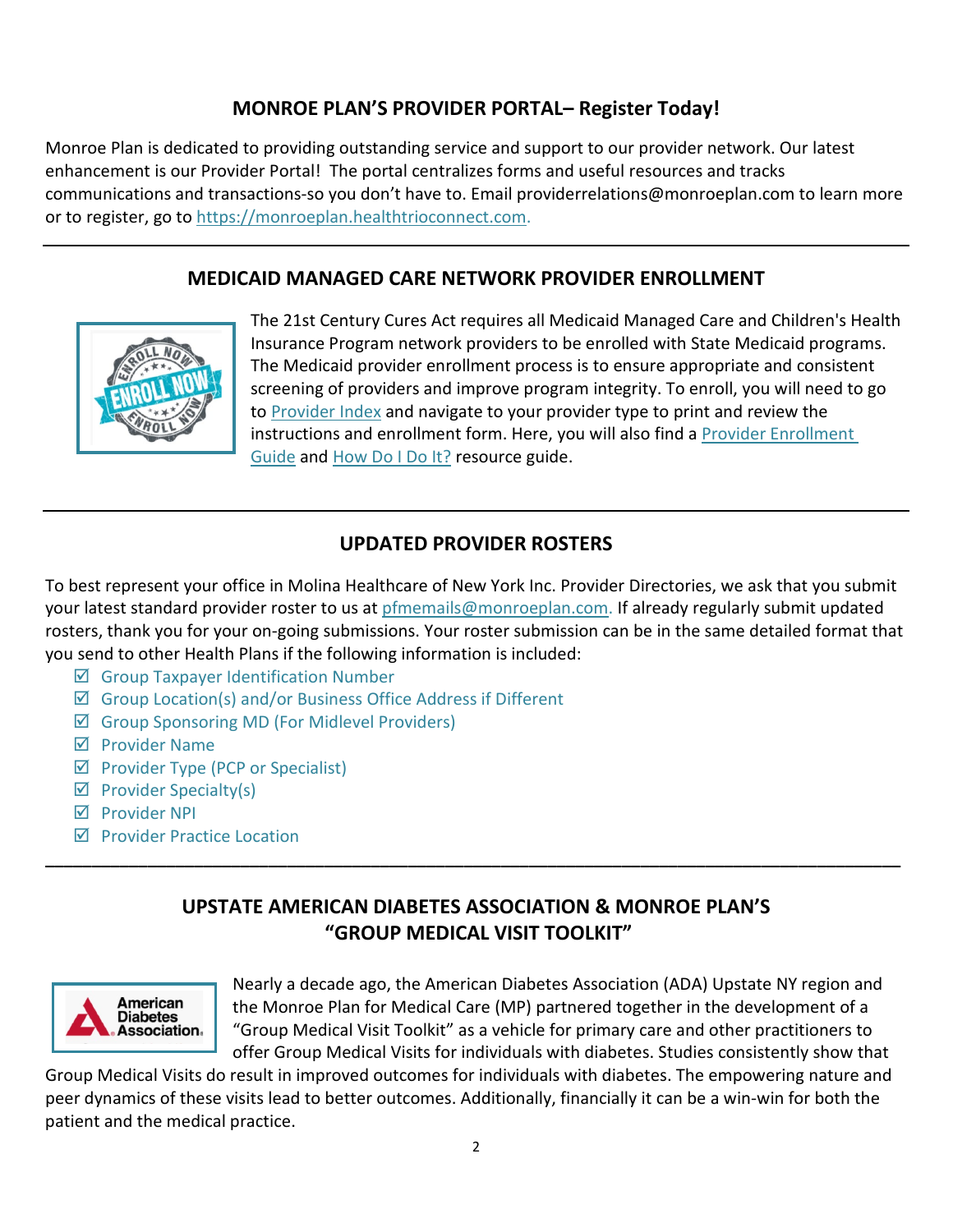This toolkit covers everything from starting and organizing a group, to conducting successful group visits as well as providing specific content topic information on diabetes and billing information. It has been updated to provide guidance on the use of telemedicine in implementing and conducting virtual Group Medical Visits.

The ADA and MP are making this toolkit available free of charge to clinicians throughout Upstate New York. The toolkit is readily accessed on the MP website: **[Monroe Plan > Provider > Provider Resources & Forms](http://www.monroeplan.com/Provider/Provider-Resources-Forms)**. It is our

hope that this guide will serve you and your practice in producing better outcomes for patients with diabetes in our communities. For support in establishing group visits please reach out to Samantha Tolbert, Manager of Clinical Performance at stolbert@monroeplan.com.



| <b>Credentialing Question</b>                                                                                                                                                                                             | <b>Answer</b>                                                                                                                                                                                                                                                                                                                                                       |
|---------------------------------------------------------------------------------------------------------------------------------------------------------------------------------------------------------------------------|---------------------------------------------------------------------------------------------------------------------------------------------------------------------------------------------------------------------------------------------------------------------------------------------------------------------------------------------------------------------|
| We are a facility; do I credential<br>individual providers or as a facility?<br><b>Example: Physical Therapy Office</b>                                                                                                   | To ease the credentialing process Molina is credentialling your<br>organization as a facility. To obtain this HDO/DO form please reach<br>out to PFMemails@monroeplan.com.                                                                                                                                                                                          |
| I am a professional how do I initiate<br>credentialing?                                                                                                                                                                   | Molina Health Plan of New York will process the credentialing,<br>however if you are a new provider with an existing contract, we will<br>need a practitioner application. We will update our network data and<br>forward the cred app to Molina to initiate credentialing.<br>To obtain the form or ask questions please reach out to<br>PFMemails@monroeplan.com. |
| Reminder: Once credentialing has been approved with Molina, an approval letter will be sent out with the<br>participating effective date. The provider is considered a non-participating until credentialing is complete. |                                                                                                                                                                                                                                                                                                                                                                     |
| How long does the credentialing<br>process take?                                                                                                                                                                          | Credentialing can take up to 60 days to complete.                                                                                                                                                                                                                                                                                                                   |
| What can delay my credentialing<br>process?                                                                                                                                                                               | There are several items that can delay or even reject a request for<br>credentialing.<br>Incomplete form<br>CAQH expired<br>CAQH not updated<br>Failure to attest and authorize Molina to view the application.<br>Failure to include and attach additional information such as liability<br>insurance info.                                                        |
| Who do I reach out to obtain my<br>credentialing submission status?                                                                                                                                                       | You should reach out to PFMemails@monroeplan.com                                                                                                                                                                                                                                                                                                                    |

## **CREDENTIALING FAQ**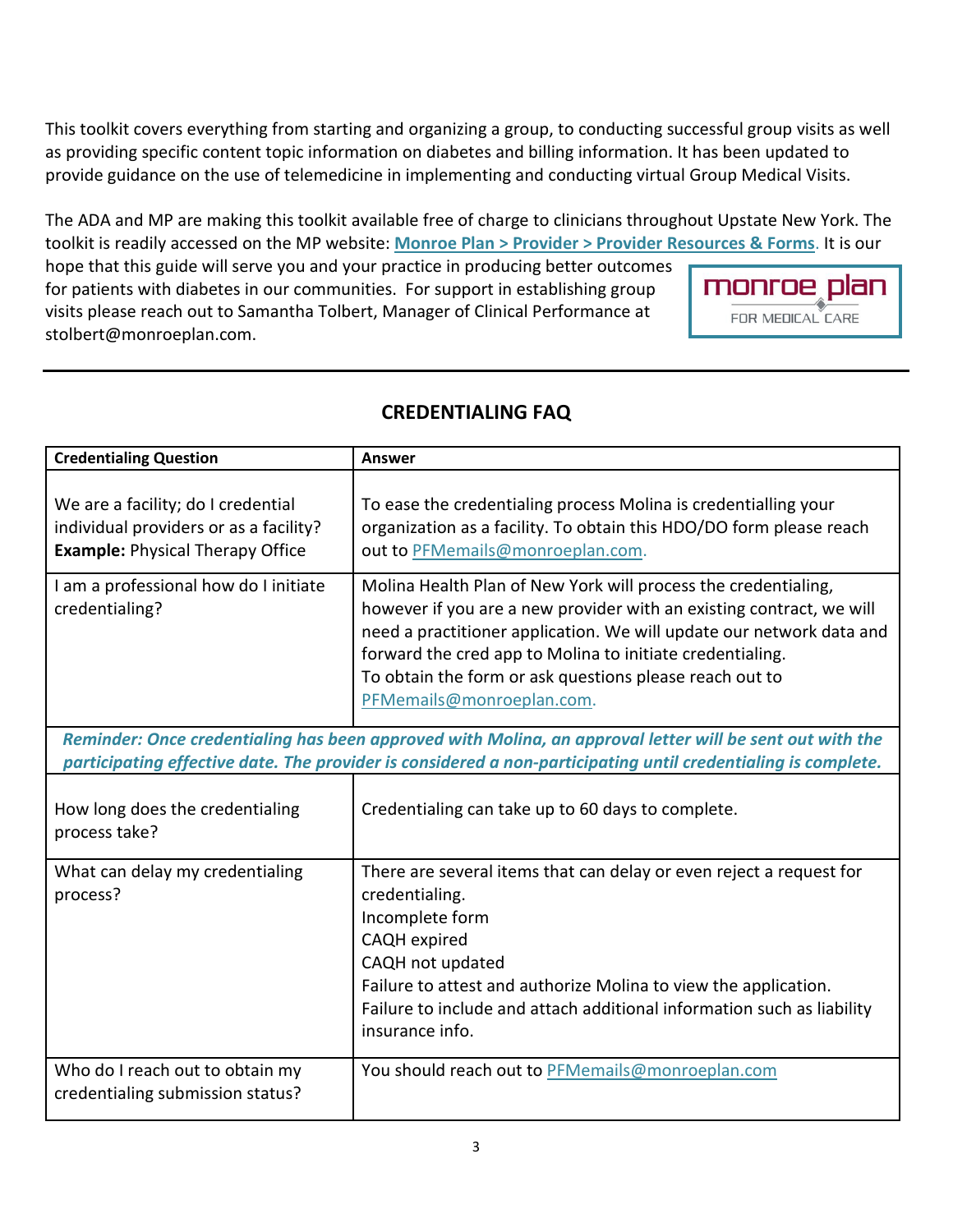

## **MOLINA HEALTHCARE OF NEW YORK**

#### **UPDATES AND INFORMATION**

### **ESSENTIAL PLAN BENEFIT UPDATE – VISION AND DENTAL COSTS**

The New York State of Health (Office of Insurance Programs), has updated the budget and the following changes will be implemented to Essential Plan 1 and 2 **effective June 1, 2021**:

- **Elimination of \$20 Premium for EP 1 Enrollees** (there will no longer be any monthly premiums for EP 1 enrollees.)
- **Vision and Dental Benefit and Cost-Sharing Change for EP 1 and 2 Enrollees** (Vision and dental benefits will now be embedded within all EP products and there will be no premium and no cost-sharing for these benefits.)

All other cost sharing and premiums related to medical coverage will remain the same.

Any questions or concerns can be directed to the Provider Relations Team at **[MHNYProviderservices@MolinaHealthCare.com](mailto:MHNYProviderservices@MolinaHealthCare.com)** or by calling **(877) 872-4716.**

## **PHARMACY VS. MEDICAL AUTHROIZATION REQUIREMENTS**

A reminder that there is a **Prior Auth LookUp Tool** for **J Codes** on Molina's website located [here,](https://www.molinahealthcare.com/members/ny/en-US/health-care-professionals/home.aspx) in addition to the Pharmacy benefit formulary (**non- J codes**) is available [here.](https://www.molinahealthcare.com/providers/ny/medicaid/drug/formulary.aspx)

Providers should specify the benefits they are requesting the authorization from: J Code or Pharmacy Benefit. This can be included in a fax or stated verbally when calling.

The phone and fax for providers to request an auth (either J code or Pharmacy benefit):

- Fax number 1-844-823-5479
- Phone number 1-877-872-4716
- •

## **SIGNING UP FOR MOLINA'S EFT**

If you have not already done so, we encourage you to sign up for Molina's EFT to receive the quickest payment. You can sign up by registering **[here.](https://providernet.adminisource.com/Start.aspx)** Any questions regarding the process should be directed to **Change Healthcare Provider Services** at [wco.provider.registration@changehealthcare.com](mailto:wco.provider.registration@changehealthcare.com) or **(877) 389-1160**.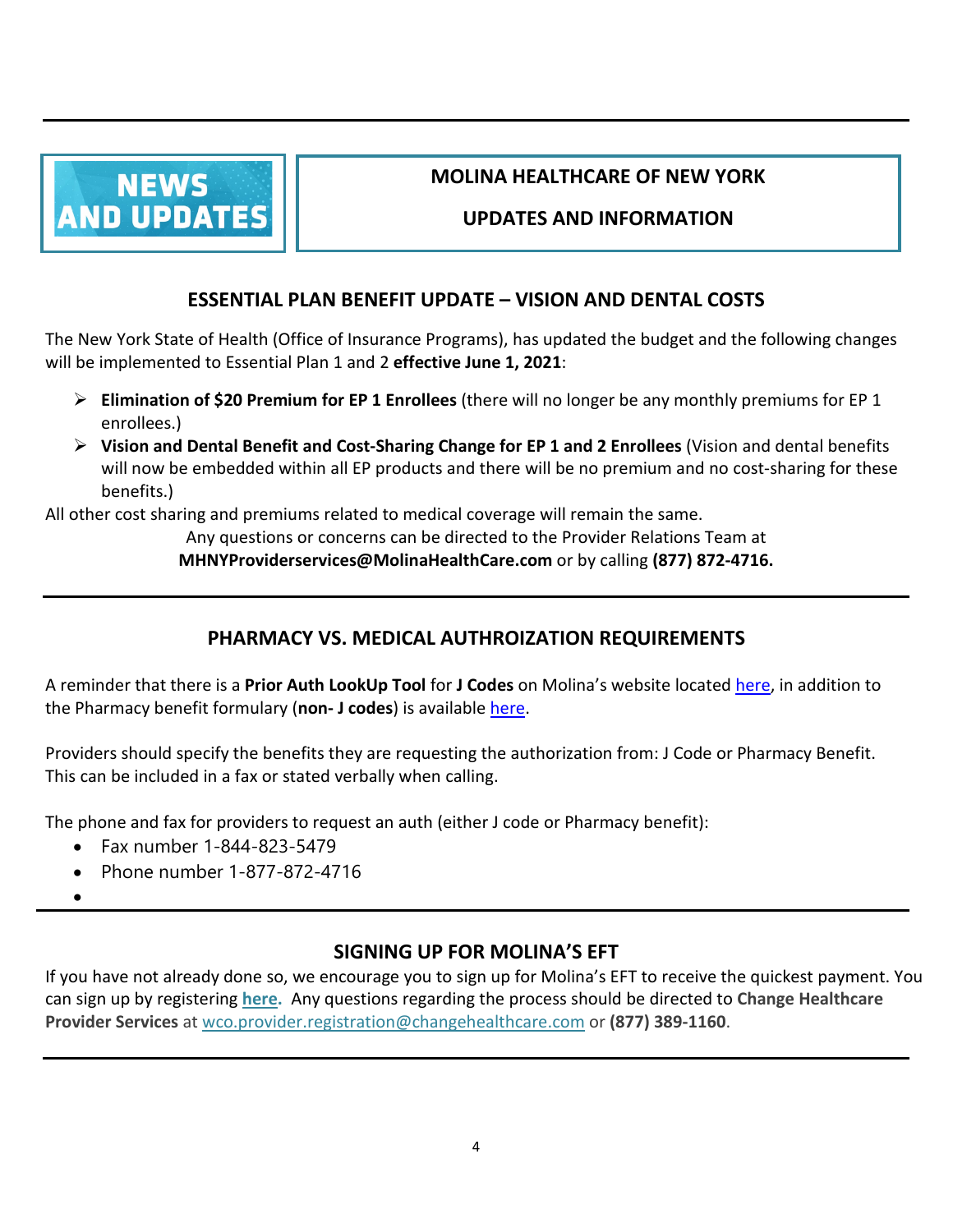### **MOLINA HEALTHCARE OF NEW YORK'S PROVIDER WEBSITE: FEATURED RESOURCES**

**[www.MolinaHealthcare.com](http://www.molinahealthcare.com/)**

- **Ø** Privacy Notices
- **Ø** Provider Manual
- $\boxtimes$  Current Formulary & Updates
- **Ø** Cultural Competency Provider **Trainings**
- **Ø** COVID Updates
- **Ø** Communications
- $\boxtimes$  Practice and Preventive Health Guidelines
- ⊠ Health Management Programs
- $\boxtimes$  Quality Improvement Programs
- **Ø** Member Rights & Responsibilities



If you would like to receive any of the information posted on our website in hard copy, call **(877) 872-4716**.

### **MOLINA'S NEW AVAILITY PROVIDER PORTAL IS LIVE**

Molina's Availity provider portal is live as of 4/1/21. If you are not registered with Availity, you can go to Availity.com to register or contact your Molina Provider Rep for more information.

## **IMPORTANT MESSAGE – UPDATING PROVIDER MESSAGE**

It is important for Molina Healthcare of New York, Inc. to keep our provider network information up to date. Up to date provider information allows Molina Healthcare of New York, Inc. to accurately generate provider directories, process claims and communicate with our network of providers. Providers must notify Molina Healthcare of New York, Inc. in writing at least 30 days in advance when possible of changes, such as:

- $\triangleright$  Change in practice ownership or Federal Tax ID number
- $\triangleright$  Practice name change
- $\triangleright$  A change in practice address, phone or fax numbers
- $\triangleright$  Change in practice office hours
- $\triangleright$  New office site location
- Primary Care Providers Only: If your practice is open or closed to new patients
- $\triangleright$  When a provider joins or leaves the practice
- $\triangleright$  Updated roster information

You can submit changes via:

**Provider Portal**:<https://provider.molinahealthcare.com/> **Email: MHNYNetworkOperations@MolinaHealthCare.com Fax:**< (844) 879-4509 **Mail**: Molina Healthcare of New York, Inc. 5232 Witz Drive North Syracuse, NY 13212 ATTN: Provider Services Department Contact your Molina Provider Services Representative at **(877) 872-4716** if you have questions.